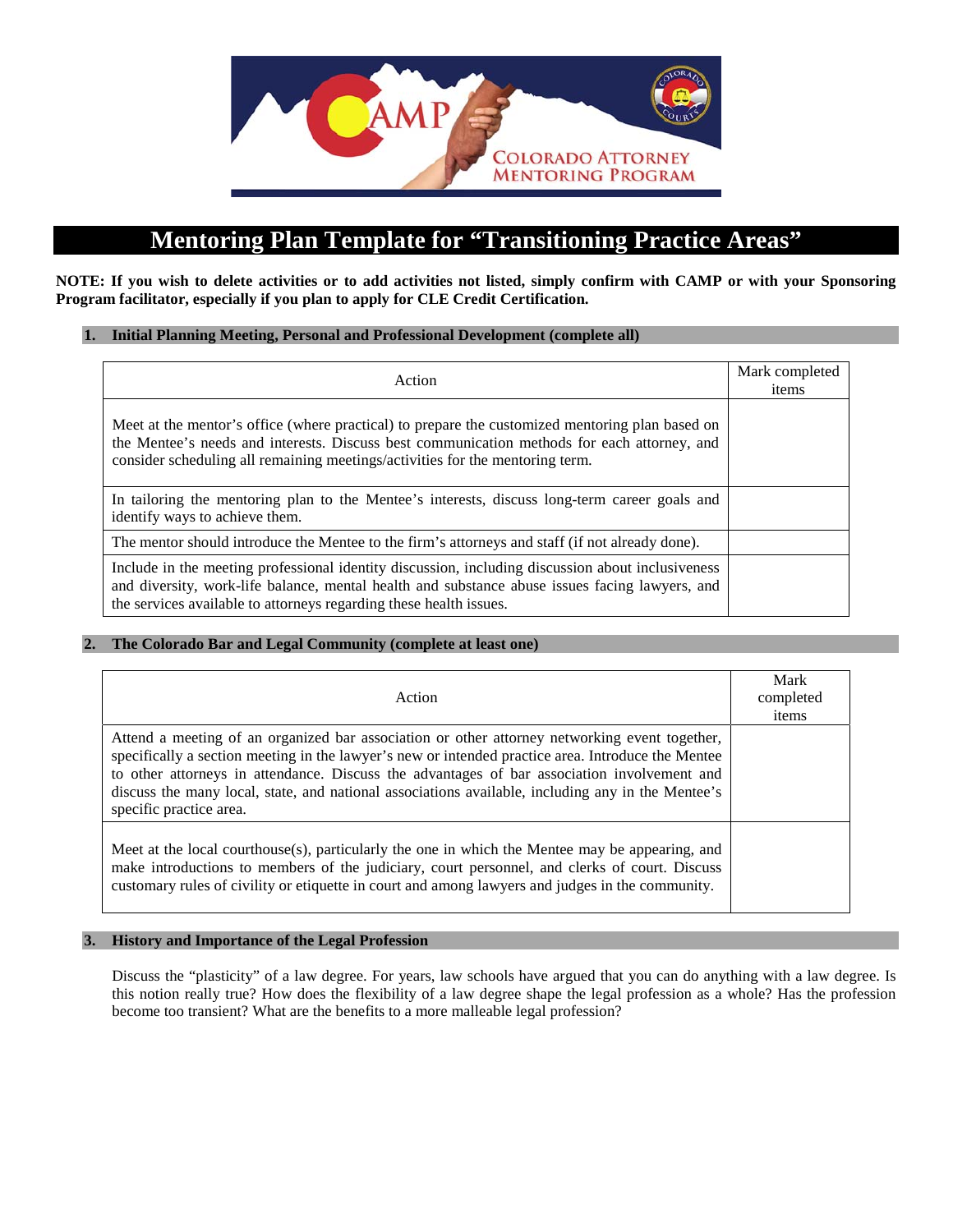#### **4. Colorado Rules of Professional Conduct, Professionalism, and Civility**

| Action                                                                                                                                                                                                                                                                                                                                                                                                                                                                                                                                                              | Mark completed<br>items |
|---------------------------------------------------------------------------------------------------------------------------------------------------------------------------------------------------------------------------------------------------------------------------------------------------------------------------------------------------------------------------------------------------------------------------------------------------------------------------------------------------------------------------------------------------------------------|-------------------------|
| <b>Required</b><br>(to be completed with the activity elected from list below)                                                                                                                                                                                                                                                                                                                                                                                                                                                                                      |                         |
| The pair should discuss:<br>The distinction between the Colorado RPC and professionalism<br>1.<br>2.<br>The attorney's obligations to the court, the client, and opposing counsel in<br>transitioning firms or practice<br>Common ethical issues and resources for how to resolve difficult ethical questions<br>3 <sub>1</sub><br>arising from engaging in a new practice area or field<br>Common grievance and malpractice "traps" and how to avoid them<br>4.<br>The role of professionalism and the Colorado RPC in public interest policy<br>5.<br>development |                         |
| Complete at least one of the following:                                                                                                                                                                                                                                                                                                                                                                                                                                                                                                                             |                         |
| Discuss how to screen for, recognize, and avoid taking on representation for which you are not<br>competent to handle.                                                                                                                                                                                                                                                                                                                                                                                                                                              |                         |
| Discuss how to prepare yourself and your new practice to avoid common malpractice and<br>disciplinary pitfalls which arise during times of transition and learning for attorneys.                                                                                                                                                                                                                                                                                                                                                                                   |                         |
| Discuss appropriate ways to handle situations where a lawyer believes another lawyer has<br>committed an ethical violation or otherwise acted unprofessionally or uncivilly; the obligation<br>to report misconduct; and the appropriate way to handle a situation where the Mentee is asked<br>by a senior member of the firm/organization to do something that is unethical or unprofessional.                                                                                                                                                                    |                         |
| Discuss the grievance process and a lawyer's duty to cooperate with a disciplinary<br>investigation.                                                                                                                                                                                                                                                                                                                                                                                                                                                                |                         |

# **5. Surviving Transition (complete at least two)**

| Action                                                                                                                                                                                                                                                                                                                                                                                                                                                                                                                                  | Mark completed<br>items |
|-----------------------------------------------------------------------------------------------------------------------------------------------------------------------------------------------------------------------------------------------------------------------------------------------------------------------------------------------------------------------------------------------------------------------------------------------------------------------------------------------------------------------------------------|-------------------------|
| <b>THE CARROT</b><br>One of the most important factors to assess is the "carrot." What are your needs? What draws<br>you away from your current practice of law and how deeply does it excite your interest? What<br>does the mentee envision themselves doing other than their current practice, or who is someone<br>who has the job they think they would like to have?                                                                                                                                                              |                         |
| Use the "carrots" to help guide the mentee into practice areas or jobs that are better matches for<br>their personalities.                                                                                                                                                                                                                                                                                                                                                                                                              |                         |
| <b>THE STICK</b><br>Another important factor is the "stick." The stick is whatever it is you are trying to get away<br>from in your current work world. Your stick might be a difficult partner, the stress of trial work,<br>demanding clients, or a poisonous work environment.                                                                                                                                                                                                                                                       |                         |
| But what if you never liked the practice of law at all? What if you became an attorney to please<br>your parents, for example? Many attorneys enter the field because they are urged to do so by<br>well-meaning significant people in their lives. What if you are living out someone else's dream?<br>That is a stick with greater weight. Discuss the mentee's "stick" in an effort to help the mentee<br>make better understand why they are seeking change and whether the transition will truly help<br>them obtain their carrot. |                         |
| <b>GRIT</b>                                                                                                                                                                                                                                                                                                                                                                                                                                                                                                                             |                         |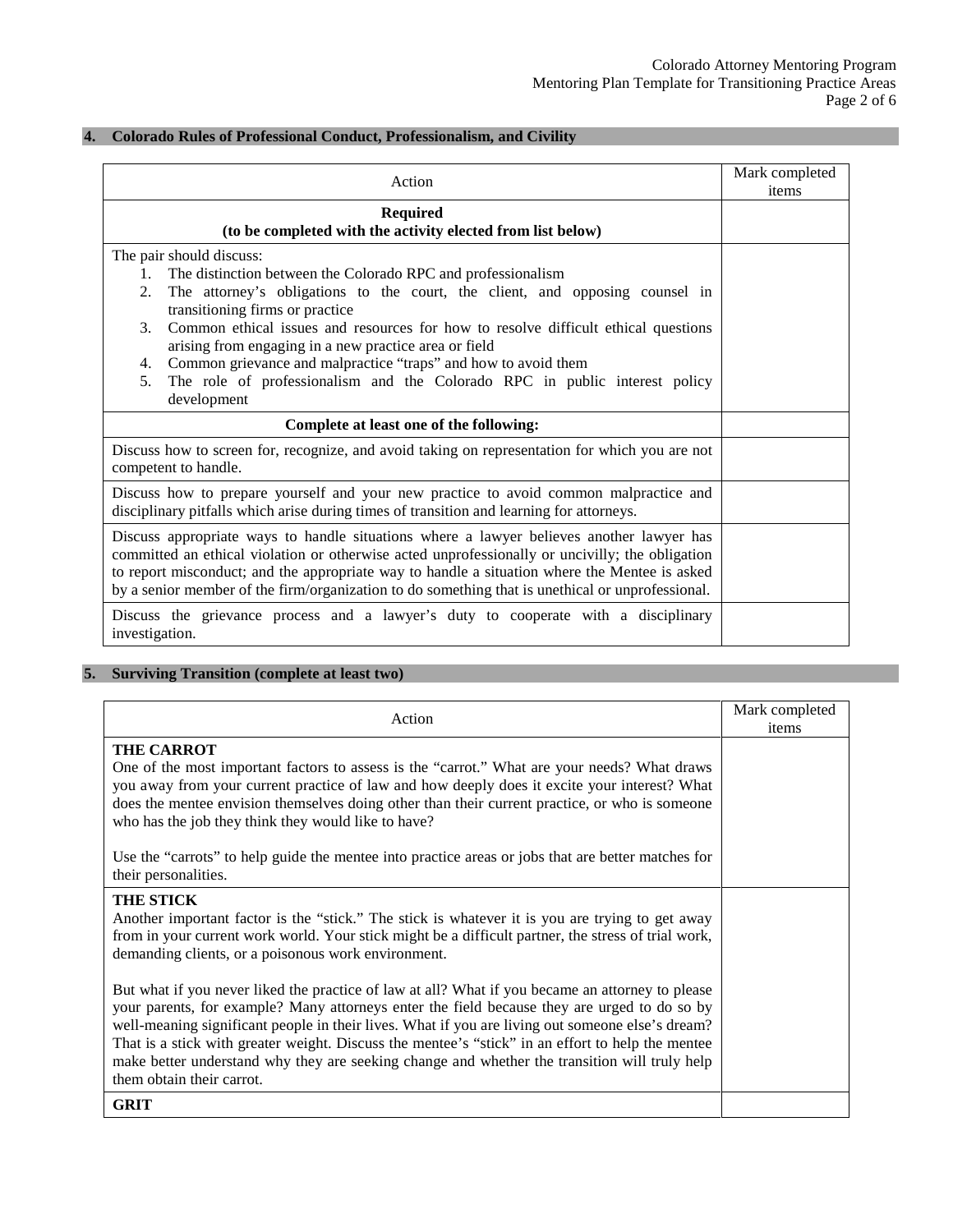| Next, there are a group of personality traits that indicate you have the motivation and tenacity to<br>make a career transition. These traits include initiative, creativity, flexibility, endurance, and<br>perseverance. These are the ingredients that compose what we call "grit." Discuss with the<br>mentee how hard they are willing to work to accomplish their goals and what personality traits<br>they will invoke to find success.                                                                                                                                                                     |  |
|--------------------------------------------------------------------------------------------------------------------------------------------------------------------------------------------------------------------------------------------------------------------------------------------------------------------------------------------------------------------------------------------------------------------------------------------------------------------------------------------------------------------------------------------------------------------------------------------------------------------|--|
| <b>ECONOMIC REALITY</b><br>Another factor that must be assessed is your economic situation. Help the mentee to explore,<br>evaluate, and rank their priorities. Use those priorities to help the mentee establish short and<br>long term professional goals. Career transitions require a delicate balance of maintaining<br>economic stability and while moving toward achieving professional goals. Discuss with the<br>mentee how the economic realities of their situation inform their career transition.                                                                                                     |  |
| EFFECTIVE OPPORTUNITY DEVELOPMENT<br>The last key piece to a successful career transition has to do with understanding and utilizing<br>information about how to effectively develop opportunities and jobs.                                                                                                                                                                                                                                                                                                                                                                                                       |  |
| It is important to be prepared to have well-scripted, small vetting meetings with multiple people<br>in the industry or practice area the mentee is trying to move into. The goal is to become known<br>and trusted by people who are already in the industry or practice area; this is an effective way to<br>become the "insider who gets hired." Such an approach opens doors and develops potential jobs<br>and other opportunities for the job-seeker.                                                                                                                                                        |  |
| The focus is on learning about the industry and developing knowledge about what is happening<br>on-the-ground, finding people already doing the work you would like to be doing, and learning<br>from them. The focus is also on doing research so that you know the places where your skills<br>could be useful and valuable, and articulating your value in these vetting meetings. Since more<br>magic happens in person, discuss with the mentee how to engineer their luck by identifying<br>people who are well positioned in the field and understanding how to connect with them in<br>person if possible. |  |

### **6. Transitioning to an In-House Position (complete at least two)**

| Action                                                                                                                                                                                                                                                                                                                                                                                                                                                                                                                                                                                              | Mark completed<br>items |
|-----------------------------------------------------------------------------------------------------------------------------------------------------------------------------------------------------------------------------------------------------------------------------------------------------------------------------------------------------------------------------------------------------------------------------------------------------------------------------------------------------------------------------------------------------------------------------------------------------|-------------------------|
| <b>COMMUNICATION</b><br>Learning to "think like a lawyer" includes learning to speak like a lawyer. While argumentative<br>writing and communication may get you praise in the legal world, it can backfire in the<br>business world. Discuss with the mentee how communication in the legal world differs from<br>communication in the business world. Include in your discussion an analysis of the formality of<br>communication in each world and communicating in a limiting manner (legal world) versus a<br>manner that inspires more openness to possibilities that exist (business world). |                         |
| <b>RELEGATED TO RISK MANAGEMENT</b><br>At times, the business world can only view attorneys through the lens of risk manager. As a<br>result, lawyers transitioning into the business world may be relegated to positions in risk<br>management and policy development. Discuss how the mentee will overcome the potential for<br>pigeonholing lawyers in the business world, including how the development of the mentee's<br>professional identity can assist them in selling themselves as more than a risk manager.                                                                             |                         |
| <b>BUILDING FINANCIAL, SALES, &amp; OPERATIONAL SKILLS</b><br>General counsel today bring more to the table than just their legal expertise. Acting<br>increasingly as legal and business advisors to the CEO and senior leadership team, general<br>counsel draw upon broader business knowledge and a wider skill set. Having the legal pedigree                                                                                                                                                                                                                                                  |                         |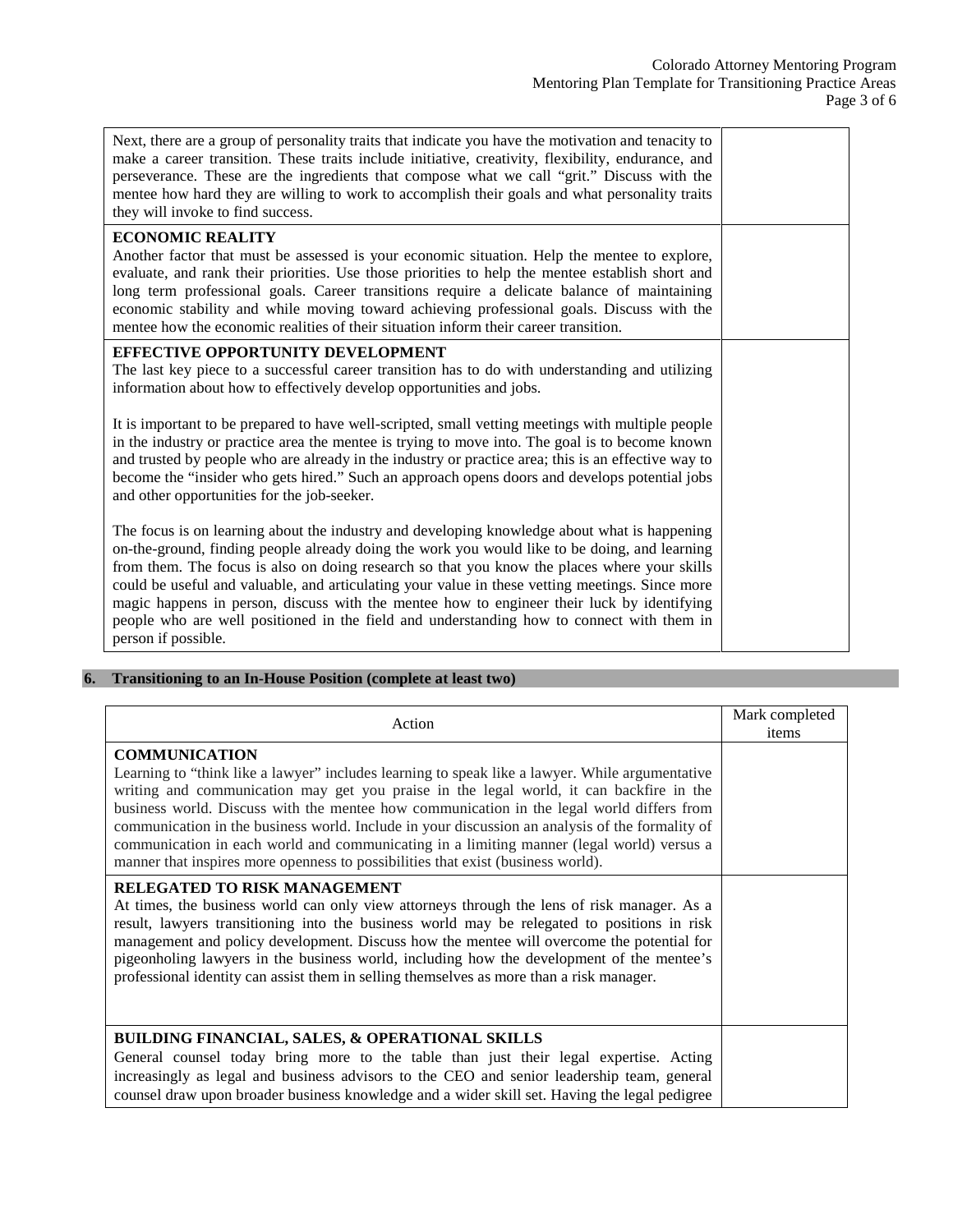| is a given. Differentiation comes from being, in the words of one general counsel, "more than<br>just a lawyer."                                                                                                                                                                                                                                                                                                                                                                                                                                                                                                                                                                                                                                                                                                                                                                                                                                                                                                                    |  |
|-------------------------------------------------------------------------------------------------------------------------------------------------------------------------------------------------------------------------------------------------------------------------------------------------------------------------------------------------------------------------------------------------------------------------------------------------------------------------------------------------------------------------------------------------------------------------------------------------------------------------------------------------------------------------------------------------------------------------------------------------------------------------------------------------------------------------------------------------------------------------------------------------------------------------------------------------------------------------------------------------------------------------------------|--|
| To truly distinguish themselves, however, legal executives must develop other attributes, such<br>as greater knowledge of the business. The more attorneys know or learn about an industry, the<br>better they perform as legal and business advisors; they then can advise a company in the<br>context of the business issue and are not merely dispensing pure legal advice. Further, lawyers'<br>overall job performance improves with increased financial acumen, following a track similar to<br>that of corporate administration/executives. The best-in-class general counsel is a fully<br>functioning member of the senior leadership team who "just happens to be an attorney."                                                                                                                                                                                                                                                                                                                                           |  |
| Discuss with the mentee how to intentionally seek out opportunities to build their business and<br>financial knowledge and skills to become an in-house attorney who is more than just a lawyer.<br>Include in your discussion an analysis of the mentee's current strengths and weaknesses as it<br>pertains to business and financial knowledge and how to leverage the strengths and improve<br>upon the areas of weakness.                                                                                                                                                                                                                                                                                                                                                                                                                                                                                                                                                                                                      |  |
| <b>PASSION</b><br>What separates successful business leaders and entrepreneurs from the pack is an inner drive<br>and passion for what they are doing. The business world expects passion and innovation from<br>all who engage with it. As general counsel, you have the ear of business leaders. They will<br>expect you to share in their passion for the work you are doing and to utilize that passion to<br>bring success to the business and to yourself. Discuss with the mentee their passions related to<br>in-house, corporate work. Include in your discussion whether the mentee's inner drive is related<br>to a specific industry area and how the mentee will sustain his or her long term passion for the<br>work, even during difficult professional experiences. How will the mentee know if or when it is<br>time to change direction or seek different opportunities? How does the mentee's passion for this<br>type of work inform the development of his or her professional identity as an in-house lawyer? |  |
| LEVERAGING LEGAL BACKGROUND<br>A law degree can give attorney-business leaders confidence to stick with decisions, even in the<br>face of potential litigation. Other business leaders might find it difficult to make similar<br>decisions because of today's litigious business environment. General counsel never take off<br>their legal hats. Their thinking, however, should be broader than purely legal matters to<br>consider the longer-term impactions of a transaction, litigation, or other corporate matter. In<br>fact, there are times when general counsel think more about the impact on the business over<br>time than a short-term legal strategy. If they display broader thinking, general counsel can<br>dispel the perception that having a law degree means they are only interested in legal issues.<br>Instead, legal talent is recognized for being business minded.                                                                                                                                    |  |
| Discuss with the mentee how to leverage their legal background to take a long-term, broad<br>based approach to advising their in-house clients. Include in your discussion an analysis of<br>ways in which the mentee can find opportunities to learn more about the enterprise and the<br>industry by seeking out new challenges that allow them to see the bigger picture. For instance,<br>joining cross-functional teams, even for one project or as part of an in-house task force.                                                                                                                                                                                                                                                                                                                                                                                                                                                                                                                                            |  |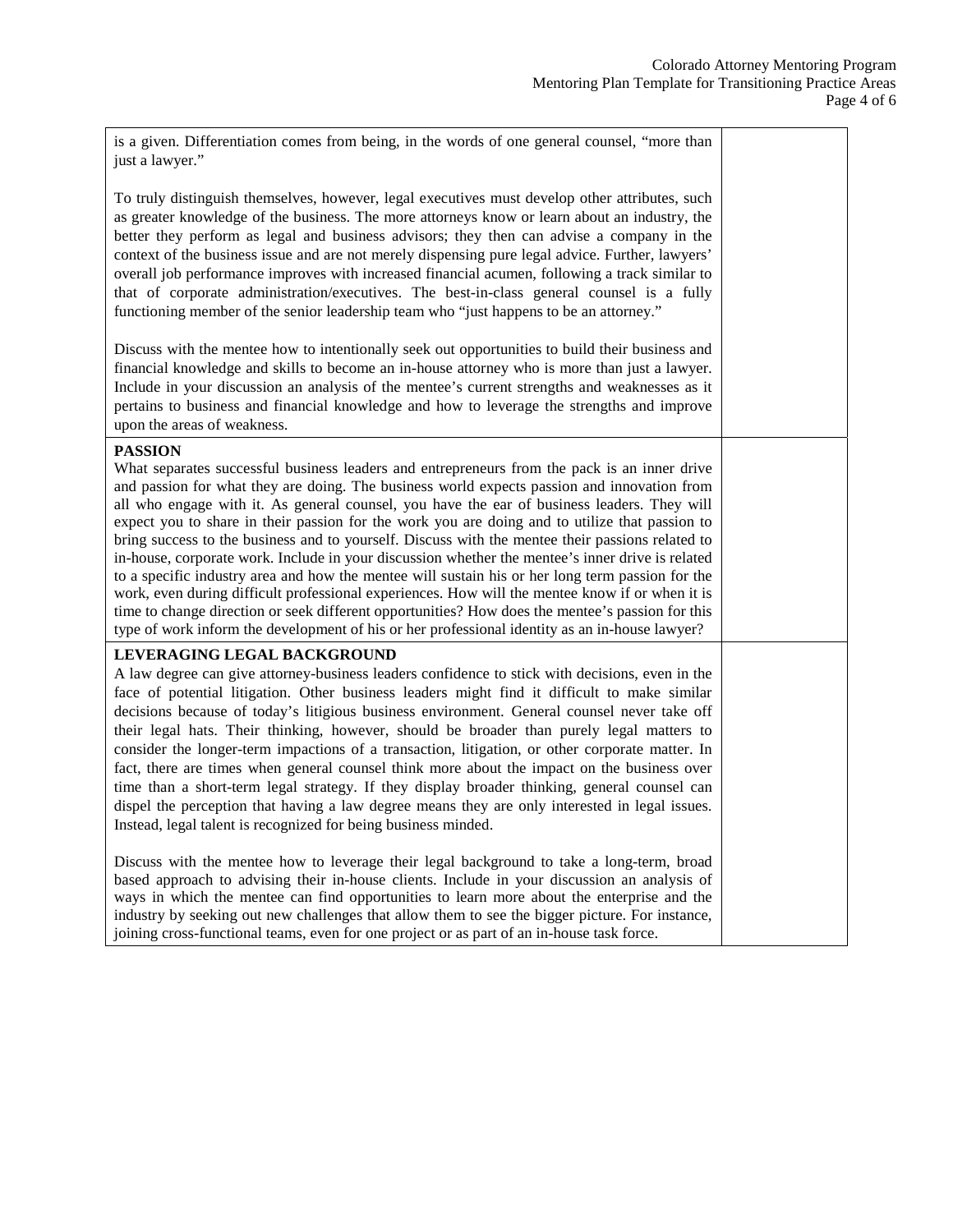### **7. Improve Resiliency & Emotional Intelligence (Complete at least one)**

| Action                                                                                                                                                                                                                                                                                                                                                                                                                                                                                                                                                                                                                           | Mark completed<br>items |
|----------------------------------------------------------------------------------------------------------------------------------------------------------------------------------------------------------------------------------------------------------------------------------------------------------------------------------------------------------------------------------------------------------------------------------------------------------------------------------------------------------------------------------------------------------------------------------------------------------------------------------|-------------------------|
| Stress, long hours, uncertainty, and the pressure to be on 24/7 are part of the everyday life of a<br>lawyer. Because of this lifestyle, it is critical for lawyers to develop resilience to bounce back<br>from and grow and thrive during challenge, change, and stress. Discuss with the mentee the<br>ways in which the mentee engages in self-care to support themselves during times of change<br>and challenge. Include in your discussion an assessment of the mentee's level of resilience:<br>ability to overcome professional and personal negative issues or setbacks.                                               |                         |
| According to clinical psychologist and resilience researcher George Bonanno, a central element<br>of resilience is perception—how you perceive stress, challenge, and adversity directly<br>influences how you will respond to any stress trigger. When lawyers think that they have the<br>resources to deal with a stressor, they are more likely to view stress or adversity as a challenge;<br>conversely, when lawyers perceive their resources to be lacking under stress, they may view<br>stress as a threat. In fact, having a rigid, inflexible response to stress, change and adversity can<br>lead to the following: |                         |
| Increased errors and missing information and deadlines                                                                                                                                                                                                                                                                                                                                                                                                                                                                                                                                                                           |                         |
| A "protect my turf" mentality<br>٠                                                                                                                                                                                                                                                                                                                                                                                                                                                                                                                                                                                               |                         |
| Diminished collaboration and cooperation<br>٠                                                                                                                                                                                                                                                                                                                                                                                                                                                                                                                                                                                    |                         |
| More stress<br>٠<br>Poorer work quality<br>٠                                                                                                                                                                                                                                                                                                                                                                                                                                                                                                                                                                                     |                         |
| Reduced collegiality and even an increase in incivility<br>٠                                                                                                                                                                                                                                                                                                                                                                                                                                                                                                                                                                     |                         |
| Survival-based emotions and reactions like impatience, defensiveness, and hyper-<br>criticality                                                                                                                                                                                                                                                                                                                                                                                                                                                                                                                                  |                         |
| Discuss with the mentee what resources they have to deal with the stress of transition and how<br>they can engage with these resources during times of professional stress. Include in your<br>discussion ways in which the mentee can assess whether they are effectively utilizing their<br>resources.                                                                                                                                                                                                                                                                                                                         |                         |
| A major transition in practice usually involves having to approach new people in unfamiliar<br>situations. Whether it is navigating a new section of the bar, a new cohort of opposing counsel,<br>or a new law firm, government office, or company setting, it is important for all transitioning<br>attorneys to be conscious of their emotional intelligence.                                                                                                                                                                                                                                                                 |                         |
| Emotional intelligence is the awareness of one's own emotions and the emotions of others.<br>Basically, we live and work in the presence of others, and our success shouldn't be based just<br>on how smart we are, but also on how we interact with others.                                                                                                                                                                                                                                                                                                                                                                     |                         |
| As ABA's Law Practice magazine observed in 2007, "Studies at Harvard and elsewhere have<br>shown that high IQ does not necessarily translate into high productivity, while the ability to 'get<br>along with people' has been found to be more critical than intelligence, decisiveness or job<br>expertise in achieving bottom-line results." Makes sense, right? Would you really want to work<br>with someone who's smart, but tactless and cold?                                                                                                                                                                             |                         |
| Problems can often be solved even before they start with a little bit of massaging and the<br>"counselor" part of being a lawyer. Discuss with the mentee the personality traits they embody<br>that both help and hurt their emotional intelligence quotient. Include in your discussion of how<br>the mentee can improve upon their "EQ" in the next phase of their practice.                                                                                                                                                                                                                                                  |                         |
| <b>Related Resources:</b>                                                                                                                                                                                                                                                                                                                                                                                                                                                                                                                                                                                                        |                         |
| Three Important Questions About Lawyers, Emotional Intelligence, Professionalism, and<br>Education<br>Continuing<br>Legal<br>(Psychlawlogy):<br>http://www.psycholawlogy.com/2014/12/03/three-important-questions-lawyers-emotional-                                                                                                                                                                                                                                                                                                                                                                                             |                         |